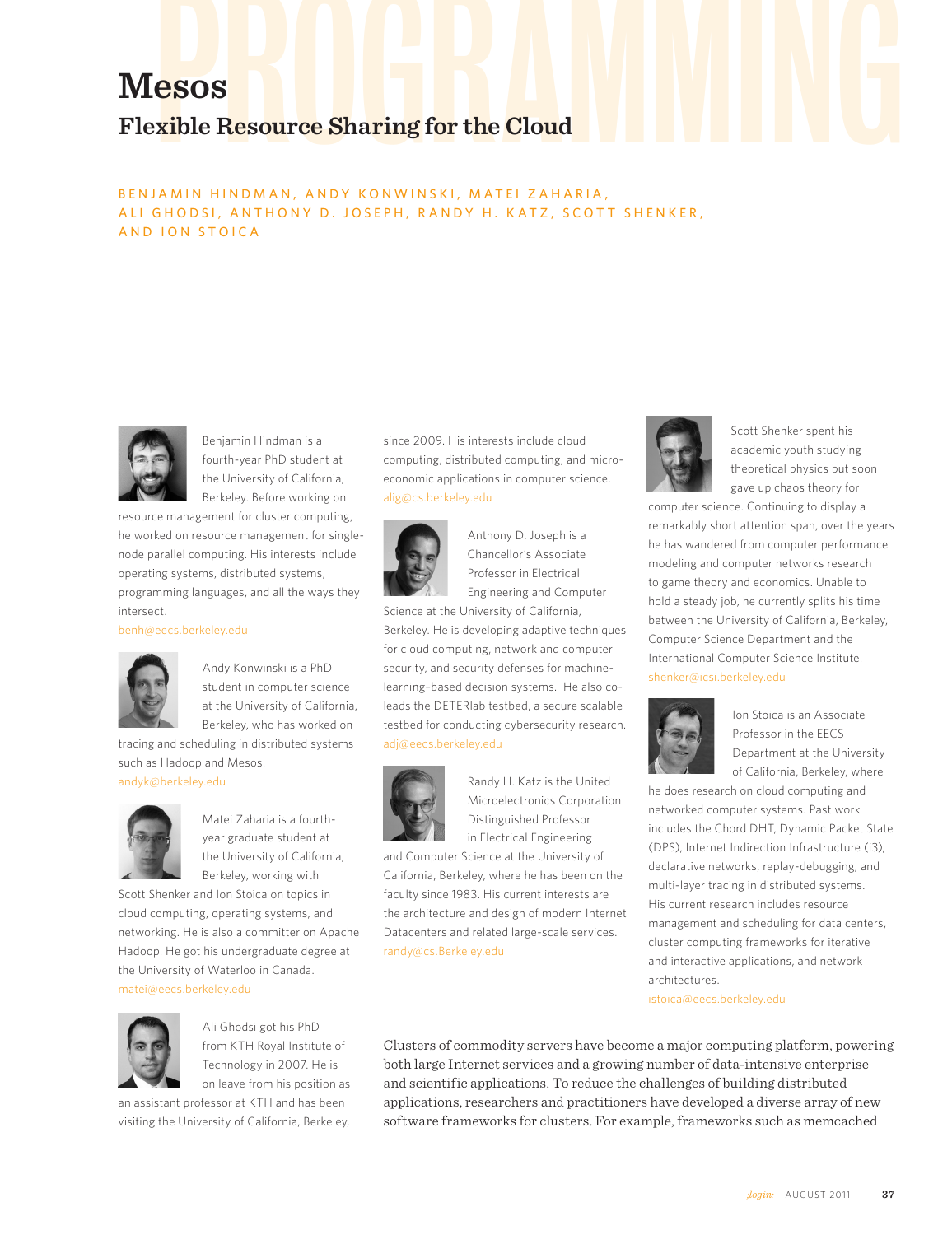[4] make accessing large datasets more efficient, while frameworks such as Hadoop [1] and MPI [6] simplify distributed computation.

Unfortunately, sharing a cluster efficiently between two or more of these frameworks is difficult. Many operators statically partition their clusters at physical machine granularities, yielding poor overall resource utilization. Furthermore, static partitioning makes it expensive to share big datasets between two computing frameworks (e.g., Hadoop and MPI): one must either copy the data into a separate cluster for each framework, consuming extra storage, or have the frameworks read it across the network, reducing performance.

This article introduces Mesos, a platform that enables fine-grained, dynamic resource sharing across multiple frameworks in the same cluster. For example, using Mesos, an organization can simultaneously run Hadoop and MPI jobs on the same datasets, and have Hadoop use more resources when MPI is not using them and vice versa. Mesos gives these and other frameworks a common interface for accessing cluster resources to efficiently share both resources and data.

In designing Mesos, we sought to make the system both flexible enough to support a wide range of frameworks (and maximize utilization by pooling resources across all these frameworks), and highly scalable and reliable (to be able to manage large production clusters). Specifically, we had four goals:

**High utilization:** share resources dynamically as the demand of each application changes

**Scalability:** support tens of thousands of machines and hundreds of concurrent jobs

**Reliability:** recover from machine failures within seconds

**Flexibility:** support a wide array of frameworks with diverse scheduling needs

Mesos achieves these goals by adopting an *application-controlled* scheduling model. The Mesos core is only responsible for deciding how many resources each framework should receive (based on an operator-selected policy such as priority or fair sharing), while frameworks decide which resources to use and which computations to run on them, using a mechanism called *resource offers*. This design has the dual benefit of giving frameworks the flexibility to schedule work based on their needs and letting the Mesos core be simple, scalable, and robust. Indeed, we show that Mesos scales to 50,000 nodes, recovers from master failures in less than 10 seconds, and lets applications achieve nearly perfect data locality in scheduling their computations.

Finally, Mesos provides important benefits even to organizations that only use one cluster computing framework. First, an organization can use Mesos to run multiple, isolated instances of the framework on the same cluster (e.g., to isolate production and experimental Hadoop workloads), as well as multiple versions of the framework (e.g., to test a new version). Second, Mesos allows developers to build *specialized* frameworks for applications where general abstractions like MapReduce are inefficient, and have them coexist with current systems. Later in this article we describe a specialized framework we developed for iterative applications and interactive data mining called Spark, which can outperform Hadoop by a factor of 30 for these workloads. We hope that other organizations also leverage Mesos to experiment with new cluster programming models.

Mesos began as a research project at UC Berkeley and is now open source under the Apache Incubator. It is actively being used at Twitter, Conviva, UC Berkeley, and UC San Francisco.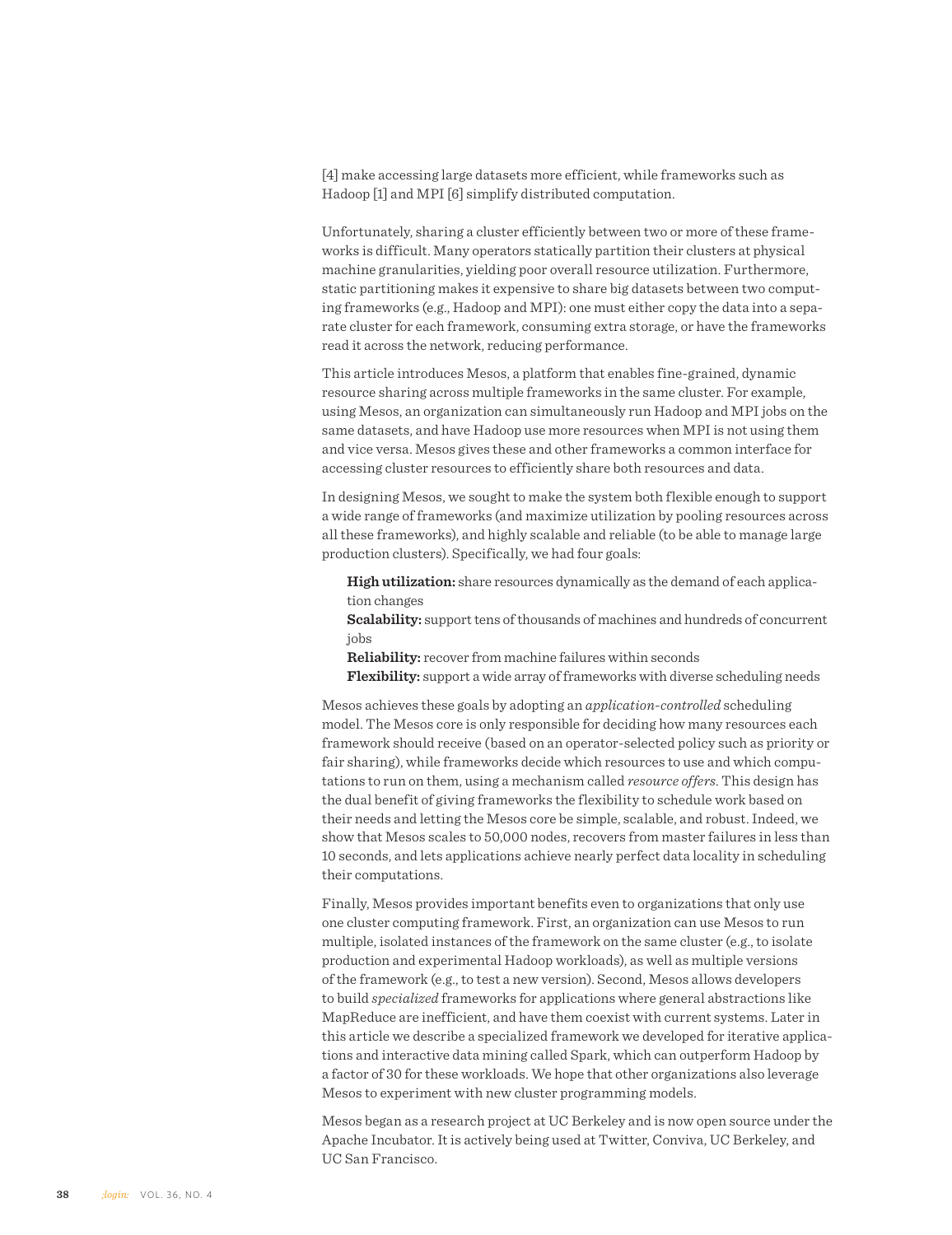#### **Mesos Architecture**

Mesos enables efficient resource sharing across frameworks by giving them a common API to launch units of work, called *tasks*, on the cluster. A task typically runs on a slice of a machine, within a resource allocation chosen by the framework (e.g., 1 CPU core and 2 GB RAM). Mesos isolates tasks from each other using OS facilities like Linux Containers [2] to ensure that a runaway task will not affect other applications.

To support a wide range of frameworks while remaining scalable and robust, Mesos employs an application-controlled scheduling model. Mesos decides how many resources each framework should receive according to an organizationdefined policy such as fair sharing. However, each framework is responsible for dividing its work into tasks, deciding which tasks to run on each machine, and, as we shall explain, selecting which machines to use. This lets the frameworks perform application-specific placement optimizations: for example, a MapReduce framework can place its map tasks on nodes that contain their input data.

Figure 1 shows the architecture of Mesos. The system has a fault-tolerant *master* process that controls *slave* daemons on each node. Each framework that uses Mesos has a *scheduler* process that registers with the master. Schedulers launch tasks on their allocated resources by providing *task descriptions*. Mesos passes these descriptions to a framework-specific *executor* process that it launches on slave nodes. Executors are also reused for subsequent tasks that run on the same node, to amortize initialization costs. Finally, Mesos passes *status updates* about tasks to schedulers, including notification if a task fails or a node is lost.



Figure 1: Mesos architecture, showing two running frameworks (Hadoop and MPI)

Mesos uses a mechanism called *resource offers* to let frameworks choose which resources to use. When resources on a machine become free, Mesos offers them to each framework scheduler in turn, in an order defined by the cluster's allocation policy (e.g., starting with the framework furthest below its fair share). Each framework may accept the resources and launch a task using some of them, or reject the resources if, for example, it has no data on that machine. Refusing resources keeps the framework at the front of the allocation queue, ensuring that it is offered future resources before other frameworks. While it may seem counterintuitive that refusing resources can help frameworks, we found that a simple policy where frameworks wait a short time for local resources achieves near-perfect data locality in typical cluster workloads.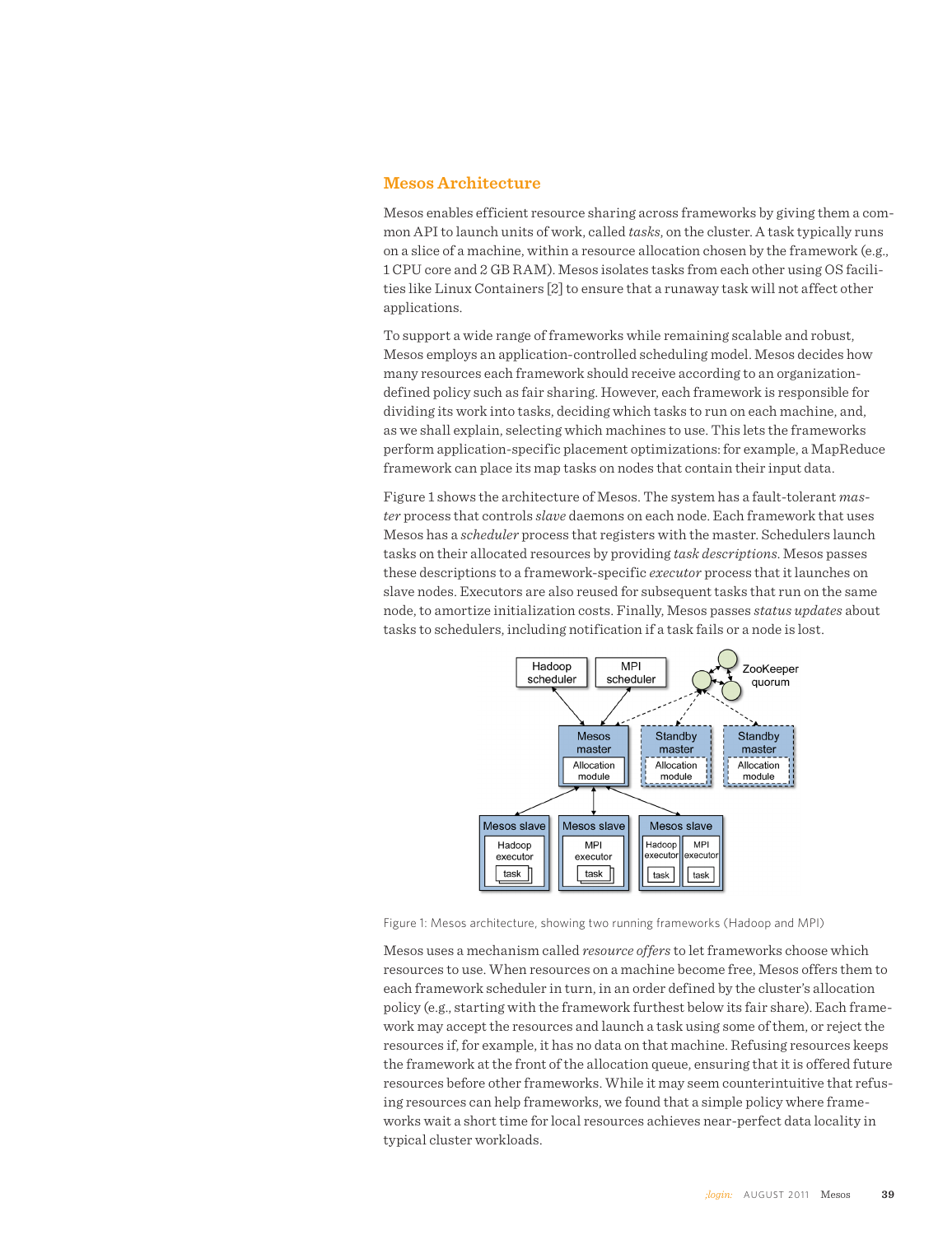One natural concern with resource offers is whether a framework will need to wait for a large number of offers to find a resource that it wants. To prevent this scenario, Mesos also provides an API for *requests* that lets frameworks specify which resources they wish to be offered. For example, a framework might provide a minimum amount of memory it needs, or a whitelist of nodes to run on. One important benefit of the resource offer model, however, is that frameworks whose needs cannot be expressed using requests can still achieve good task placement. That is, requests are an optimization, while resource offers guarantee correctness and allow the system to support arbitrary framework placement preferences.

More importantly, Mesos's application-controlled scheduling model also helps make the system extremely simple, scalable, and robust. Here is how Mesos achieves each of the four goals outlined in the introduction:

**High utilization:** Each framework is only allocated the resources to run its current tasks, as opposed to a static partition of the cluster.

**Scalability:** The Mesos master only makes inter-framework scheduling decisions (to pick which framework has priority for new offers), which are much simpler than the intra-framework decisions required for many applications (e.g., to achieve data locality). Our optimized C++ implementation can make thousands of decisions per second with sub-second latency and manage tens of thousands of nodes.

**Reliability:** The Mesos master only needs to store *soft state*: the list of currently active frameworks and tasks. Therefore, if the master crashes, a standby master can take over and repopulate its state within seconds when the frameworks and slaves connect to it.

**Flexibility:** Resource offers allow each framework to control its scheduling, while requests represent an extensible and efficient mechanism for frameworks to indicate their placement needs to the master.

#### *Example Framework: Computing Pi*

The Mesos team has already ported several popular frameworks, like Hadoop and MPI, to run on Mesos, but one of our main goals with Mesos was to let users easily develop other cluster applications that can run alongside existing frameworks. To show you how a Mesos framework looks from a programmer's perspective, Figure 2 illustrates a simple Python framework that computes  $\pi$ . Mesos also has APIs in C++ and Java.

The framework is composed of a scheduler, which launches tasks, and an executor, which runs them. The scheduler launches NUM\_TASKS independent tasks, each of which computes an estimate of  $\pi$  and then averages the results. Each task uses an inefficient, but easy to explain method to estimate  $\pi$ : it picks random points in the unit square (from  $(0,0)$  to  $(1,1)$ ) and counts what fraction of them fall in the unit circle. This fraction should be  $\pi/4$ , because one quarter of the unit circle is inside this square, so we multiply the result by 4. The tasks return their results in the data field of a Mesos status update. Note that the executor runs each task in a separate thread, in case a single machine is given multiple tasks.

Thanks to building on top of Mesos, this application does not need to implement infrastructure for launching work on the cluster or for communicating between tasks and the main program. It can just implement a few callbacks, such as resourceOffer and statusUpdate, to run on the Mesos-managed cluster.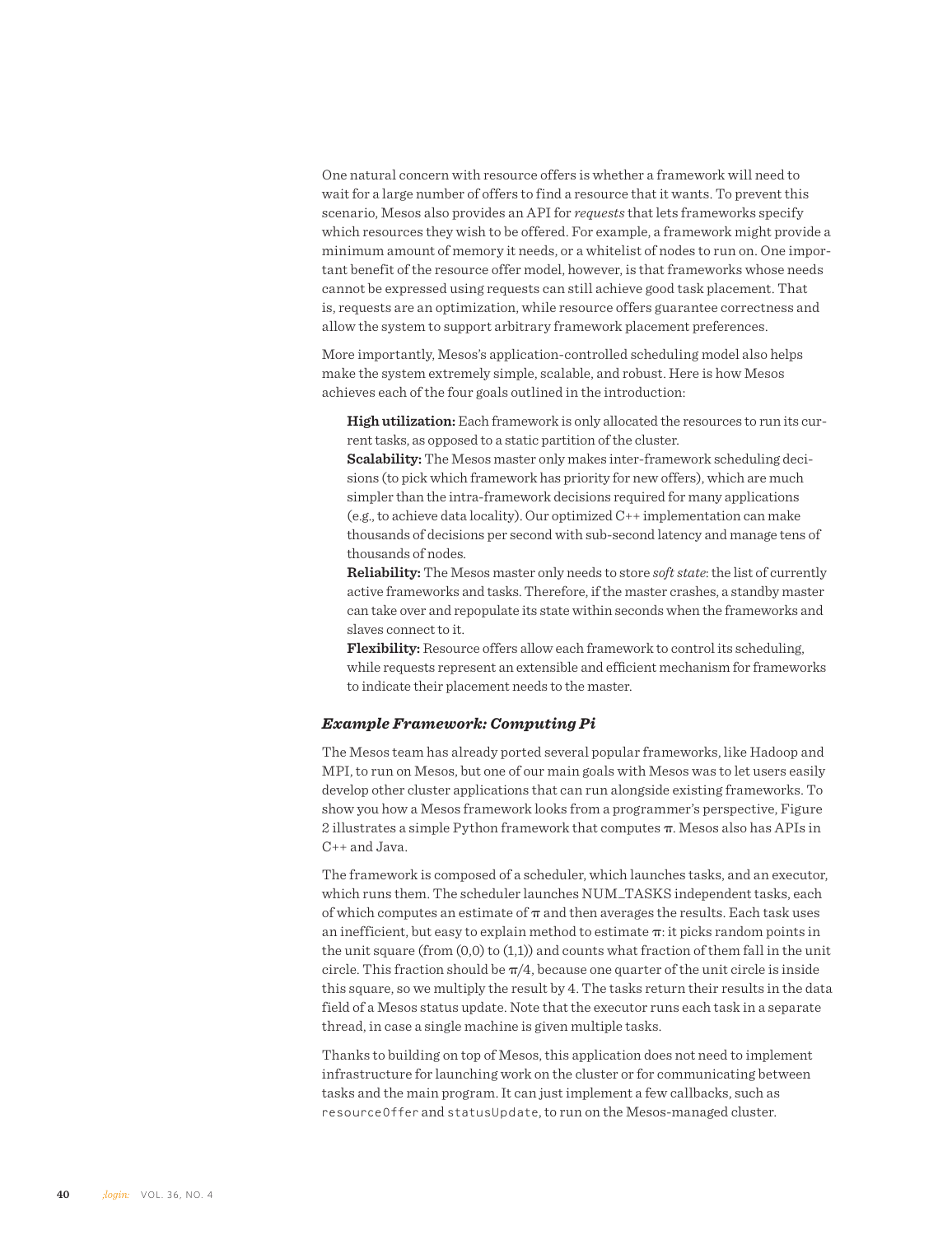```
class MyExecutor(mesos.Executor):
                                                           def launchTask(self, driver, task):
                                                             # Create a thread to run the task
                                                            thread = Thread(target = self.runTask, args = (driver, task))
                                                             thread.start()
                                                         def runTask(self, driver, task):
                                                            NUM_SAMPLES = 1000000
                                                            count = 0.0 for i in range(1, NUM_SAMPLES):
                                                             x = random()y = random() if x*x + y*y < 1:
                                                               count += 1result = 4 * count / NUM SAMPLES
                                                             driver.sendStatusUpdate(
                                                               task.task_id, TASK_FINISHED, str(result))
class MyScheduler(mesos.Scheduler):
   def resourceOffer(self, driver, id, offers):
   tasks = [] for offer in offers:
       if self.tasksStarted < NUM_TASKS:
         self.tasksStarted += 1
         task = createTask(offer.slave_id,
                           {"cpus": 1, "mem": 32})
         tasks.append(task)
    driver.replyToOffer(id, tasks, {})
   def statusUpdate(self, driver, update):
    if update.state == TASK FINISHED:
       self.resultSum += float(update.data)
       self.tasksDone += 1
       if self.tasksDone == NUM_TASKS:
         driver.stop()
         result = self.resultSum / NUM_TASKS
         print "Pi is roughly %f" % result
```
Figure 2: A sample Mesos framework, in Python, for computing  $\pi$ . The scheduler (left) launches NUM TASKS tasks and averages their results, while the executor (right) runs a separate estimation of  $\pi$  in a thread for each task. We omit some boilerplate initialization code.

### **Use Cases**

#### *Mesos Usage at Twitter*

Twitter has been using Mesos internally as an end-to-end framework for deploying some of their application services. Using Mesos for some of their services appealed to Twitter for many reasons, including:

**Flexible deployment:** Statically configuring where services should run makes it difficult for different teams within Twitter to operate autonomously. By leveraging Mesos, engineering teams can focus on doing code deploys against a generic pool of resources, while the operations team can focus on the operating system and hardware (e.g., rebooting machines with new kernels, replacing disks, etc). **Increased utilization:** Many services within the cluster are sharded for better fault-tolerance and do not (or cannot) fully utilize a modern server with up to 16 CPU cores and 64+ GB of memory. Mesos enables Twitter to treat machines as a pool of resources and run multiple services on the same machine, yielding better overall cluster utilization.

**Elasticity:** Certain services might want to "scale up" during peak or unexpected events when traffic and load has increased. Using Mesos, it's easy for different services to consume more or less resources as they are needed.

Using Mesos to facilitate normal datacenter maintenance and upgrades has been especially compelling at Twitter. Because Mesos notifies frameworks when machines fail, operators can easily remove machines from the cluster (provided there is enough general capacity). Frameworks simply react to these "failures" and reschedule their computations as needed.

Because of Mesos's two-level scheduling design, Twitter can provide its own organizational policies for how resources should be allocated to frameworks. For example, some machines can have most of their resources dedicated to applications serving user requests (e.g., Web servers and databases), allowing unused "slack" resources to be used for lower-priority applications. Twitter uses Linux Containers [2] to isolate services running on the same machine from one another.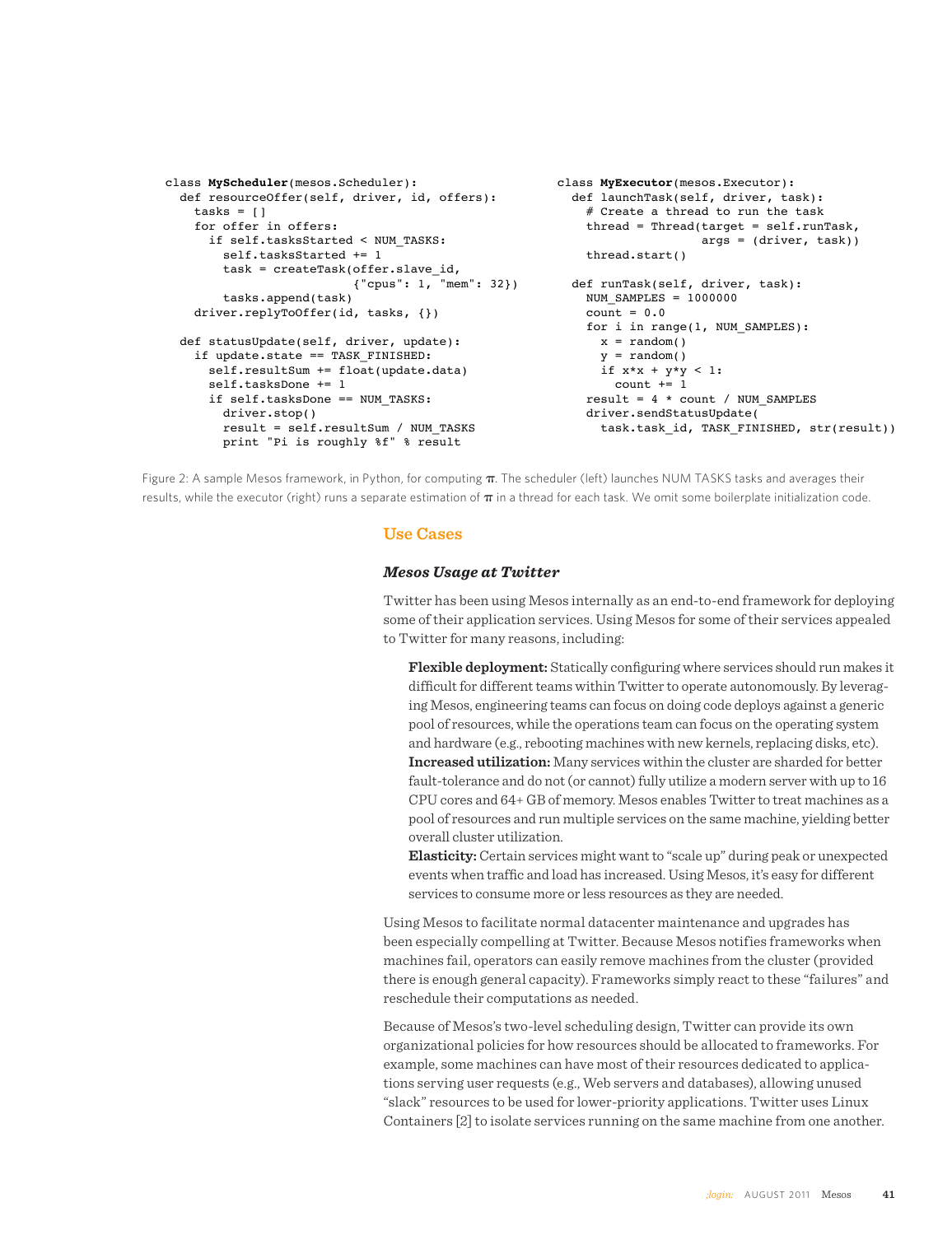Using Mesos, engineers at Twitter have been able to easily experiment with building new services, including spam detectors, load testers, distributed tracing frameworks, and service quality monitors, among others. Twitter continues to experiment with using Mesos for deploying more services in their clusters.

#### *Managing Hadoop Clusters*

Running the popular Hadoop framework on Mesos has many advantages. In current versions of Hadoop, a single master process (the job tracker) manages an entire cluster, which creates a single point of failure and leads to poor isolation between workloads (for example, a single user submitting too large a job may crash the job tracker). Mesos has been designed to support many concurrent frameworks, so it can run each Hadoop job separately, with its own job tracker, isolating MapReduce applications from each other. Mesos also provides stronger isolation of the resources on each machine through Linux Containers. Finally, from an operations viewpoint, an important advantage of running Hadoop on Mesos is that it enables organizations to experiment with different versions of Hadoop in one cluster, or to gradually upgrade from an older version to a newer one.

More recently, the next-generation Hadoop design was announced, which refactors the current Hadoop job tracker into a simpler resource manager and a separate application master for each job to achieve similar isolation benefits [7]. These new, lightweight application masters fit cleanly as framework schedulers in the Mesos model, and we are working to port them to run on top of Mesos to let Hadoop share resources with the other frameworks supported by Mesos.

## *Spark: A Framework for Low-Latency In-Memory Cluster Computing*

One of our main goals with Mesos was to enable the development of new analytics frameworks that complement the popular MapReduce programming model. As an example, we developed Spark, a framework for iterative applications and interactive data mining that provides primitives for in-memory cluster computing. Unlike frameworks based on acyclic data flow, such as MapReduce and Dryad, Spark allows programmers to create in-memory *distributed datasets* and reuse them efficiently in multiple parallel operations. This makes Spark especially suitable for iterative algorithms that reuse the same data repeatedly, such as machine learning and graph applications, and for interactive data mining, where a user can load a dataset into memory and query it repeatedly. As previously mentioned, Spark can outperform Hadoop by a factor of 30 in these tasks.

Spark provides a language-integrated programming interface, similar to Microsoft's DryadLINQ [9], in Scala [5], a high-level language for the Java VM. This means that users can write functions in a single program that automatically get sent to a cluster for execution. For example, the following code snippet implements the  $\pi$  estimation algorithm from earlier in this article:

```
val count = spark.parallelize(1 to NUM_SAMPLES).map(i =>
  val x = Math.random
  val y = Math.random
 if (x*x + y*y < 1) 1.0 else 0.0
).reduce(\_ + \_)println("Pi is roughly " + 4 * count / NUM_SAMPLES)
```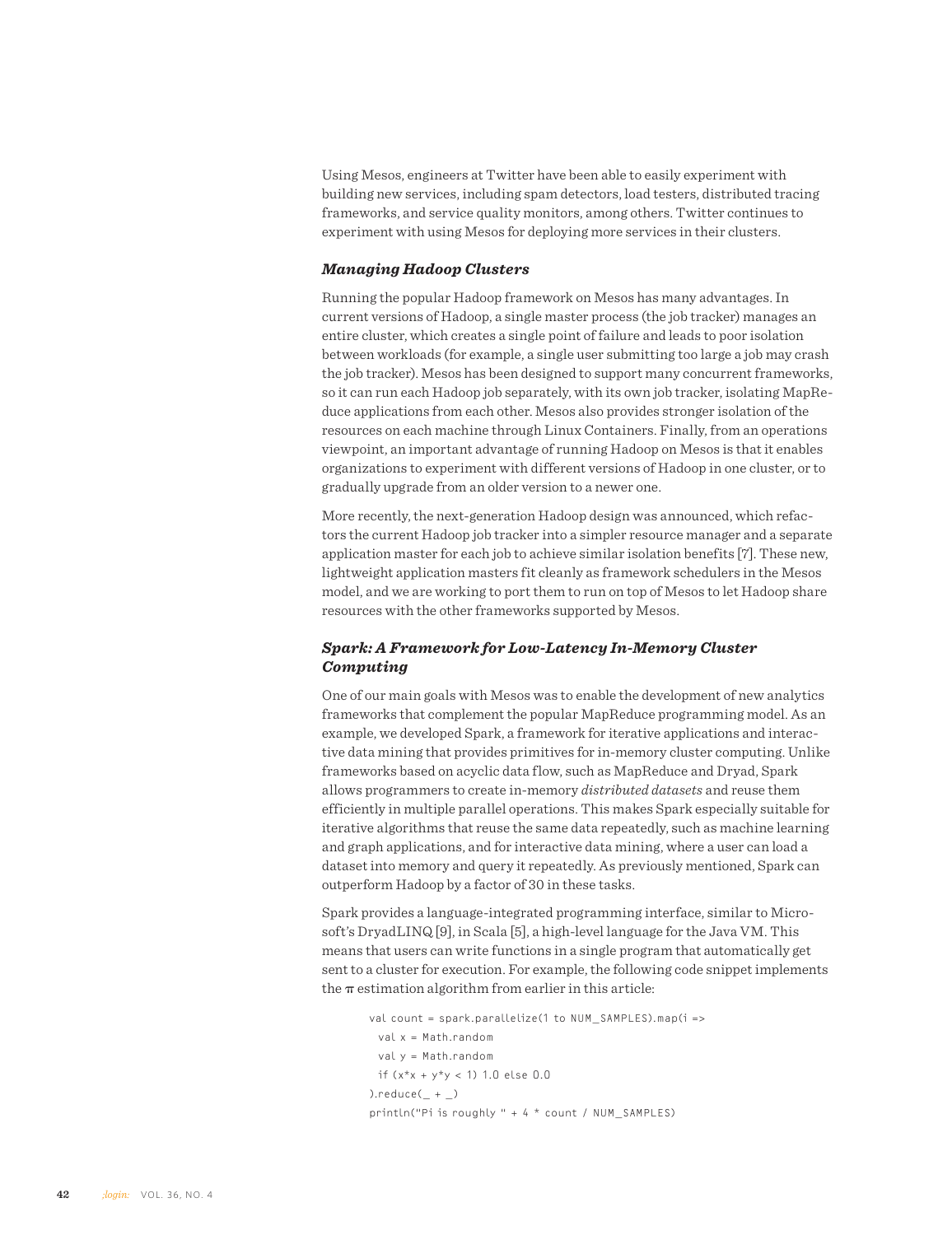Here, the arguments to map and reduce are Scala function literals (closures) that are automatically shipped to the Mesos cluster for parallel execution. The  $+$ syntax means a function to add two numbers.

As a more interesting example, the code below implements logistic regression [3], an iterative machine learning algorithm for classification (e.g., identifying spam). We build an in-memory distributed dataset called points by loading the data in a text file, then run map and reduce operations on it repeatedly to perform a gradient descent. Loading points into memory allows subsequent iterations to be much faster than the first and lets Spark outperform Hadoop for this application.

```
val points = spark.textFile(...).map(parsePoint).cache()
var w = Vector.random(D)
for (i <- 1 to ITERATIONS) {
 val gradient = pointsmap(p =(1 / (1 + \exp(-p.y*(w \cdot dot p.x))) - 1) * p.y * p.x).reduce(\_ + \_) w -= gradient
}
println("Final separating parameter: " + w)
```
Spark can also be used interactively from a modified Scala interpreter to build and query distributed datasets. We have used Spark to analyze several large traces in the course of our research.

Spark is being used by several groups of machine learning researchers at Berkeley, for projects including traffic estimation and spam detection on social networks. It is also being used at Conviva, an online video distribution company, to run analytics on large Hadoop and Hive datasets. The system has grown into a research project of its own, and is open source at http://www.spark-project.org.

#### **Experimental Results**

We evaluated Mesos through a series of experiments included in our NSDI '11 paper [8]. We sketch three of them here.

**Job performance in a shared cluster:** In the first experiment, we wanted to compare Mesos's performance with a static partitioning of a cluster, where each partition ran a separate framework. For this, we ran a 100-node cluster on Amazon EC2 and concurrently ran four frameworks: (1) a mixed Hadoop workload based on the workload at Facebook, (2) a Hadoop batch workload, (3) a Spark instance running machine learning jobs, and (4) the popular Torque scheduler running MPI jobs. Table 1 compares job completion times for Mesos and static partitioning. As seen, most jobs speed up when using Mesos. Note that the Torque framework was configured to never use more than a fourth of the cluster. It is therefore expected not to see any speedup. The slight slowdown for Torque was due to a slow machine on EC2. The speedups are due to frameworks scaling up and down dynamically to use other resources when another framework's demand is low. In contrast, with static partitioning, frameworks are confined to a fixed fraction of the cluster machines.

**Scalability:** The second experiment investigated how the Mesos master scales with the cluster size. We ran 200 frameworks filling the whole cluster with tasks that on average took 30 seconds to finish. Thus, the Mesos master was busy making scheduling decisions as the tasks were continuously finishing and being launched by the frameworks. We then launched one additional framework that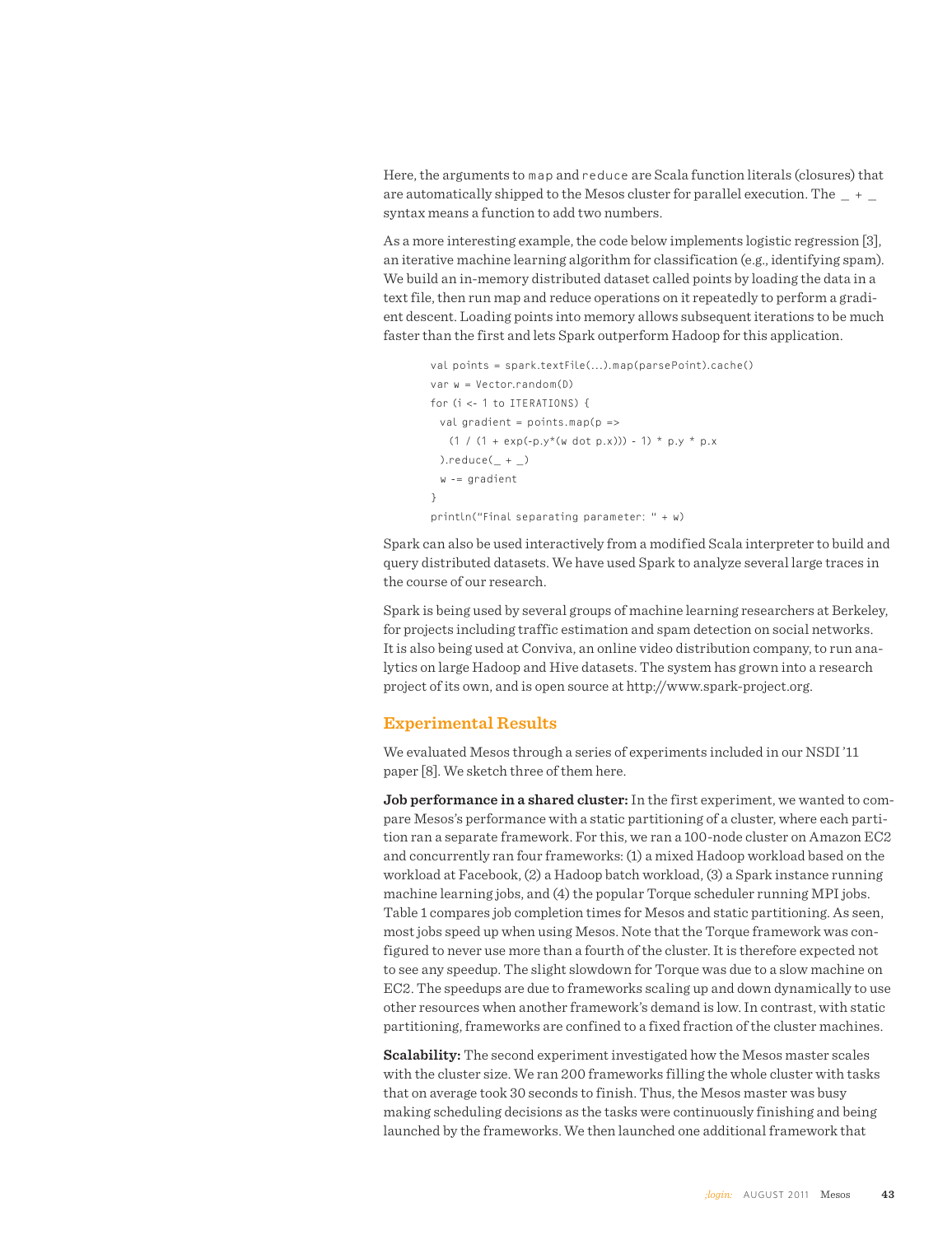ran one task and measured the overhead of scheduling this task. The result was that the scheduling overhead remained on average under one second for up to 50,000 slave daemons (which we ran as separate processes on up to 200 physical machines), showing that the master can manage large clusters with heavy workloads. Much of the system's scalability stems from our use of C++ and efficient I/O mechanisms in the master.

**Reliability:** In the final experiment, we wanted to measure how fast Mesos recovered from master failures. As in the scalability experiment, we filled the cluster with tasks. We then killed the master node and measured how long it took for the system to elect a new master node and repopulate its state. For a 4000-node cluster, the whole system recovered within 10 seconds.

| <b>Framework</b>       | Sum of Exec Times w/<br><b>Static Partitioning (s)</b> | <b>Sum of Exec Times</b><br>with Mesos (s) | <b>Speedup</b> |
|------------------------|--------------------------------------------------------|--------------------------------------------|----------------|
| Facebook<br>Hadoop Mix | 7235                                                   | 6319                                       | 1.14           |
| Large Hadoop<br>Mix    | 3143                                                   | 1494                                       | 2.10           |
| Spark                  | 1684                                                   | 1338                                       | 1.26           |
| Torque / MPI           | 3210                                                   | 3352                                       | 0.96           |

Table 1: Aggregate performance of each framework in the macro-benchmark (sum of running times of all the jobs in the framework). The speedup column shows the relative gain on Mesos.

#### **Conclusion**

As the number of software frameworks for clusters grows, it is becoming increasingly important to dynamically share resources between these frameworks. We have presented Mesos, a scalable and reliable platform that enables efficient, fine-grained sharing of clusters among diverse frameworks by giving frameworks control over their scheduling. Mesos can currently run Hadoop, MPI, the Torque resource manager, and a new framework, called Spark, for fast in-memory parallel computing. We hope that Mesos also encourages the development of other frameworks that can coexist with these. Mesos is open source at http://www .mesosproject.org.

#### **References**

[1] Apache Hadoop. : http://lucene.apache.org/hadoop.

[2] Linux containers Containers (LXC) overview document.: http://lxc.source forge.net/lxc.htmlhttp://lxc.sourceforge.net/.

[3] Logistic regression—Wikipedia. : http://en.wikipedia.org/wiki/Logistic \_regression.

[4] memcached—a distributed object caching system. : http://memcached.org/.

[5] Scala programming language. : http://www.scala-lang.org/.

[6] The Message Passing Interface (MPI) Standard. : http://www.mcs.anl.gov/ research/projects/mpi.